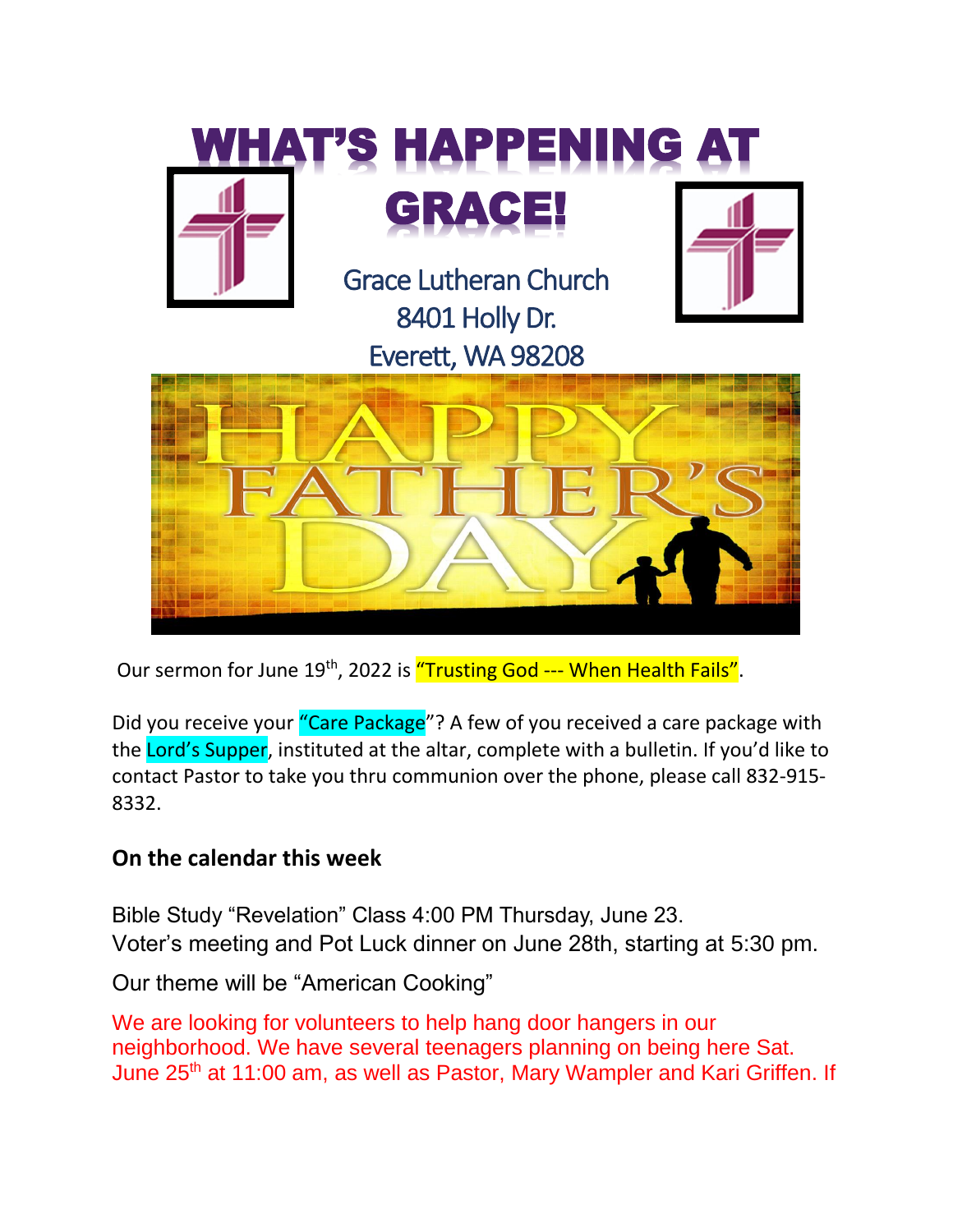you can be here to help, that would be great! Remember, many hands make the job easy.

There are many ways to contribute to our church service. If you want to contribute baked goods for Fellowship, feel free to bring it on Sunday.

You can bring flowers for the sanctuary on Sunday mornings. There's always someone to help set them up.

If you want to contribute a recipe, please email it to gracelems8@gmail.com att: Mary

We need more people to help with the Media on Sunday mornings. Please consider filling this position.

Do you need prayers? Maybe for yourself, or a neighbor or friend? Maybe for a relative or co-worker? Please let Pastor know by leaving a note in the offering plate, letting him know before or after church or at [GLCpastor8401@gmail.com.](mailto:GLCpastor8401@gmail.com) Let's pray for our own church!

**In Our Prayers This Week**

**HOSPICE – Francis Schelm**

**FOR HEALTH AND MOBILITY Ray Wans** – health and mobility **Henry Schnackenburg** – health **Ron Wampler** – relief from pain **Kathy Lawson –** health and mobility issues **Byron Malloy – health**

#### **FOR THOSE SUFFERING FROM COVID-19**

**CANCER Kim Bayley** – health and strength **Alan Boehm**—as he goes through treatment for cancer

**OUR COUNTRY All our Country's Leaders Police, Firefighters, EMS, and Dispatchers**

**OUR WORLD, OUR CHURCH – Lord, lead us**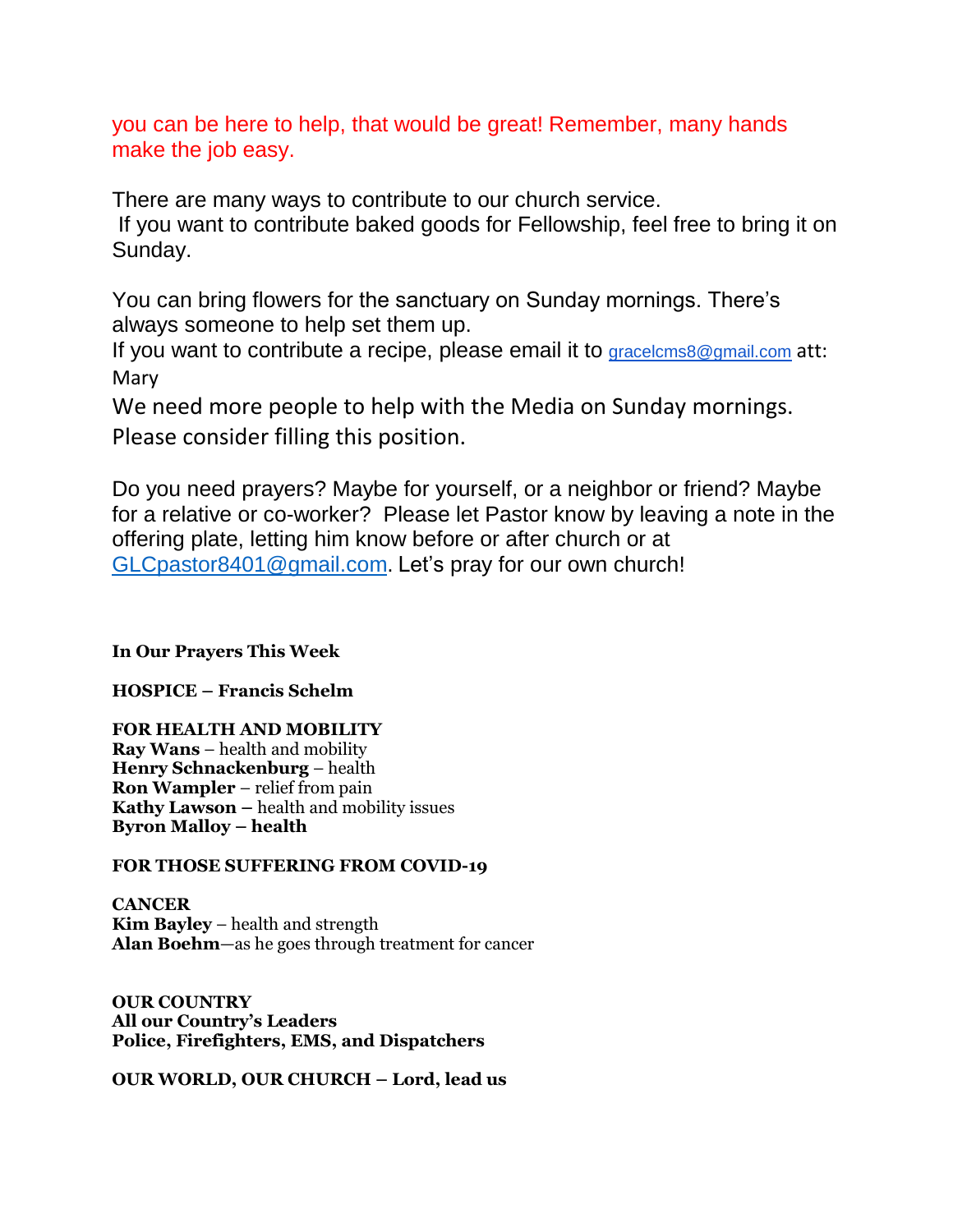

# Scottish Shortbread Cookies

prep: 15 mins cook20 mins total: 35 mins yield 12 cookies

## **Ingredients**

- $\Box$  2  $\frac{1}{2}$  cups all-purpose flour
- $\Box$  1 cup butter, at room temperature
- $\Box$   $\frac{1}{2}$  cup white sugar
- $\Box$  1 tablespoon white sugar, or as needed

### **Directions**

 $\Box$  Step 1

Preheat the oven to 300 degrees F (150 degrees C).

 $\Box$  Step 2

Mix together flour, butter, and 1/2 cup sugar in a bowl with your hands until well combined. Press dough into an ungreased 11 1/2x7 1/2-inch sheet tray or jelly roll pan. Sprinkle with 1 tablespoon sugar.

 $\Box$  Step 3